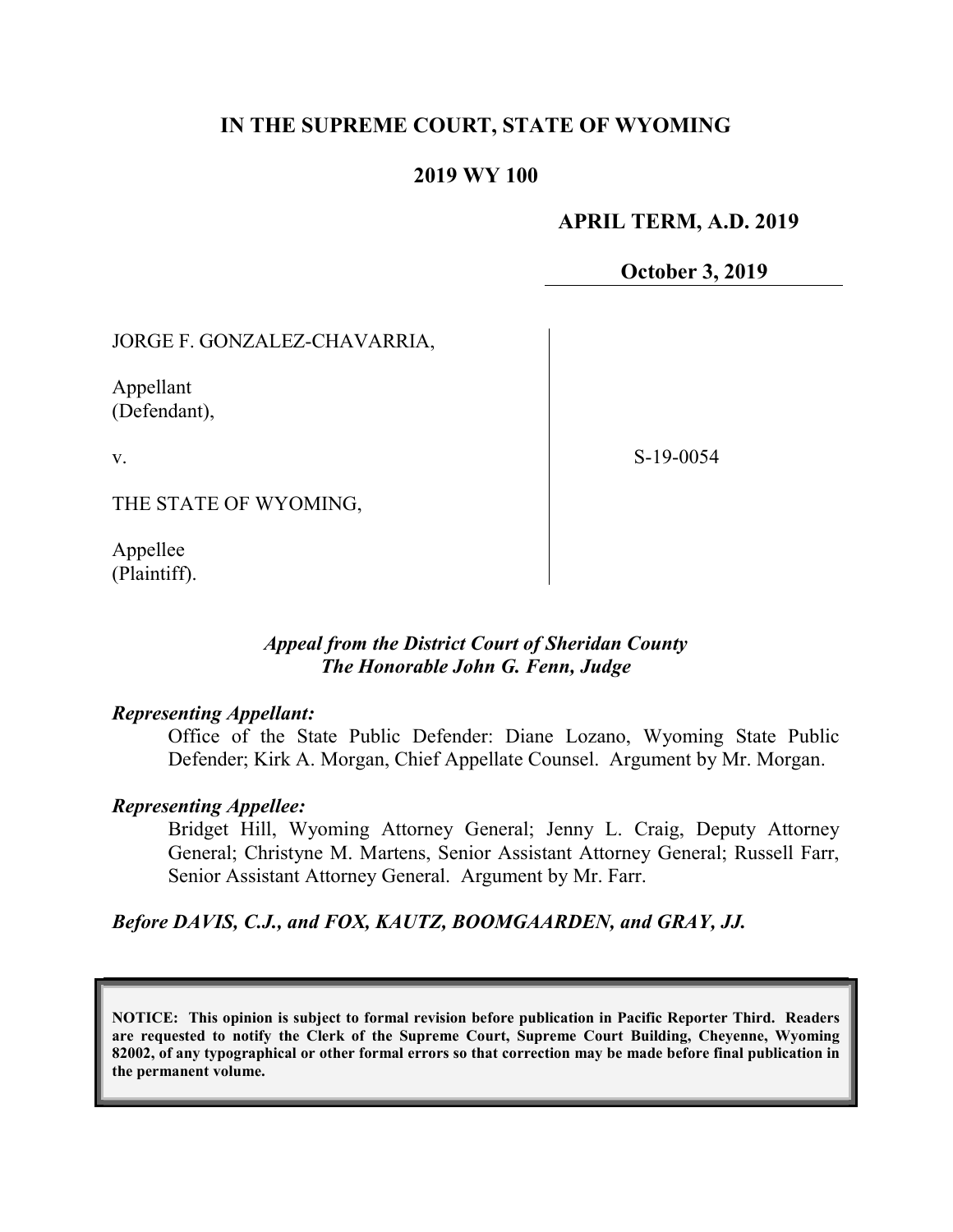#### GRAY, Justice.

[¶1] On June 3, 2018, police officers were dispatched to a home in Sheridan, Wyoming, following a 911 call reporting domestic violence. When they arrived, the officers found Jorge F. Gonzalez-Chavarria's wife badly beaten. Mr. Gonzalez-Chavarria was charged and convicted on two counts—Count I, Strangulation of a Household Member; and Count II, Domestic Battery. He appeals his conviction on Count I, claiming the district court erred in admitting the testimony of Ms. Gonzalez's treating physician, Dr. Mangus, for the truth of the matter asserted after ruling the testimony would be admitted only for impeachment. Mr. Gonzalez-Chavarria also argues the evidence was insufficient to establish the elements of strangulation. We affirm.

### ISSUES

[¶2] We rephrase the issues:

- 1. Did the district court err when it did not give a limiting instruction if Dr. Mangus's testimony was admitted for impeachment purposes only or, in the alternative, did the district court err in admitting the testimony for substantive purposes?
- 2. Was the evidence sufficient to support the jury's finding that Mr. Gonzalez-Chavarria caused bodily injury by impeding Ms. Gonzalez's normal circulation of blood?

## **FACTS**

[¶3] On June 2, 2018, Ms. Gonzalez and Mr. Gonzalez-Chavarria were at home drinking beer. At some point that night, Ms. Gonzalez awoke to Mr. Gonzalez-Chavarria straddled on top of her, beating her with one hand while he read messages from her cell phone which he held in his other hand. He then slammed the phone on the headboard and continued to beat her with both hands. She feigned unconsciousness, and he got off the bed. While Mr. Gonzalez-Chavarria went to look for the key to the gun safe, Ms. Gonzalez ran to her daughter's bedroom where her daughter called the police.

[¶4] At 1:10 a.m., Officer Walker and Sergeant Gerleman arrived. Ms. Gonzalez's son-in-law saw the officers approach and climbed out of the window to let them in. An ambulance arrived shortly after the officers entered the home and transferred Ms. Gonzalez to the hospital. After the officers arrested Mr. Gonzalez-Chavarria, he stated, "I found out my wife was cheating on me and I beat . . . her."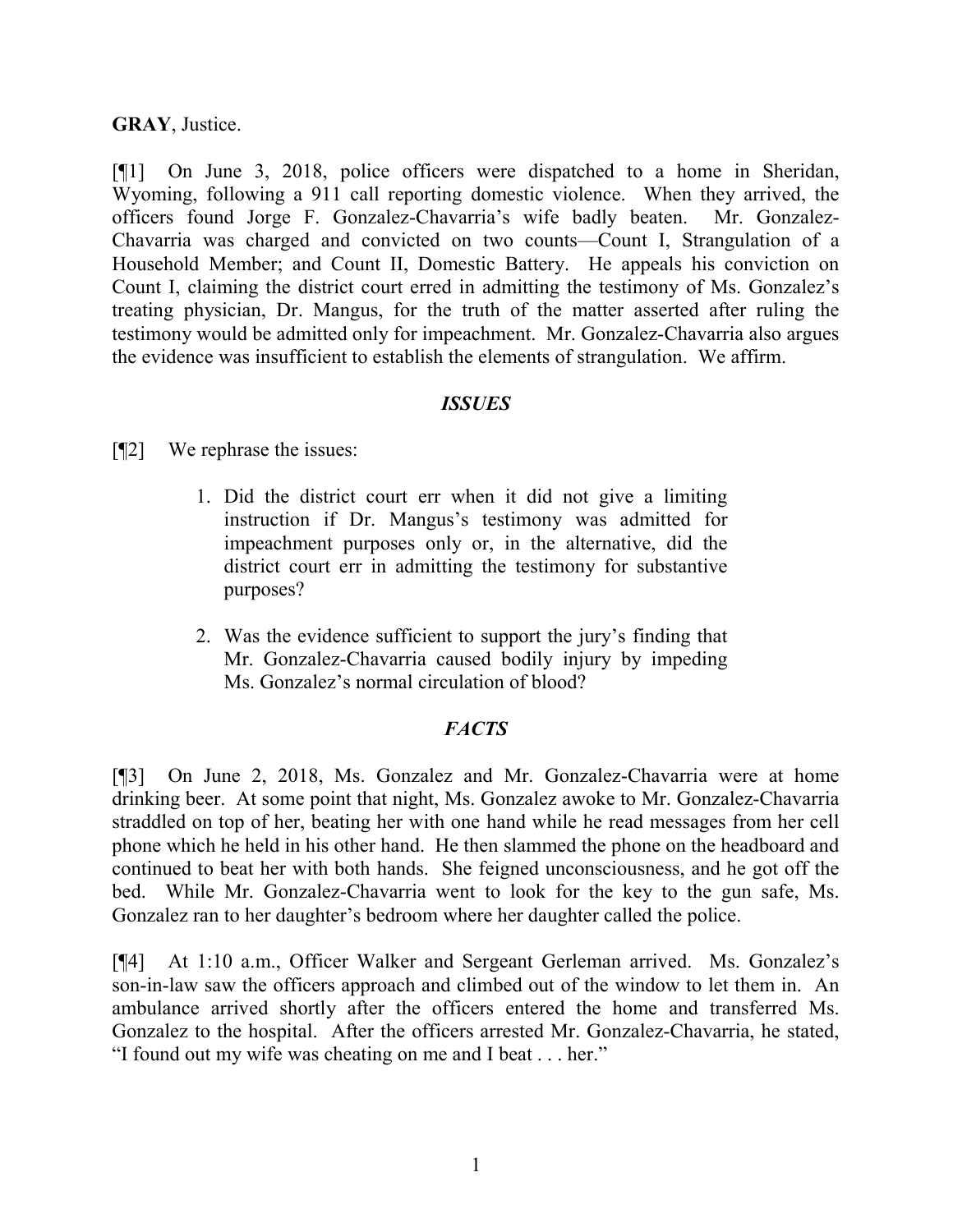[¶5] At trial, Dr. Lieb, the emergency room physician, testified he treated Ms. Gonzalez and transferred her to the intensive care unit. Dr. Lieb stated that he asked Ms. Gonzalez what caused her injuries, and she replied her husband had beaten and choked her. Ms. Gonzalez reported pain in her neck and pain when she moved her head. Dr. Lieb observed swelling and bruising on her face. Her eyes were swollen and when manually opened exhibited "subconjunctival hemorrhages"—bruising or broken blood vessels in the white part of the eyes. He also noted "petechiae," or ruptured capillaries in the skin. Dr. Lieb testified this condition commonly appears on a patient's cheeks when blood flow is impeded. Both subconjunctival hemorrhages and petechiae can be caused by manual strangulation. From his observations, Dr. Lieb concluded Ms. Gonzalez was the victim of assault by strangulation.

[¶6] Dr. Mangus, the general surgeon and the director of the trauma program at the Sheridan hospital, testified he visited Ms. Gonzalez in the intensive care unit around 7:00 a.m. on June 3. He reviewed her records and conducted his normal examination to ensure no injury was overlooked and her pain control was adequate. During this examination, Ms. Gonzalez told Dr. Mangus she was beaten and choked by her husband. Dr. Mangus visited Ms. Gonzalez around noon the same day and determined she was ready to be discharged.

[¶7] Officer Hawkins of the Sheridan Police Department testified he conducted a follow-up interview. When Officer Hawkins asked Ms. Gonzalez what happened, she said she woke up to find her husband hitting her and "[a]t one point he choked her."

[¶8] Two days after her release from the hospital, Ms. Gonzalez returned to the emergency room complaining of "neck pain and difficulty swallowing." Dr. Goddard, the emergency room physician who treated Ms. Gonzalez, testified he observed a significant amount of bruising around Ms. Gonzalez's neck and "fairly severe subconjunctival hemorrhages" in both eyes. He stated the significant bruising indicated "there was a lot of force applied." Dr. Goddard explained there are multiple indications of manual strangulation, the most obvious being trauma to the skin of the neck, difficulty swallowing, and sore throat. He stated there may also be signs on the face, petechiae, that are caused by increased pressure in the venous system. Although the petechiae usually appear almost immediately, bruising on the neck and swelling may not be apparent for "24 or 48, [or] 72 hours."

[¶9] At trial, Ms. Gonzalez testified her husband beat her, but he definitely did not choke her. She claimed he only grabbed her chin. She did not remember speaking to anyone at the hospital except for one nurse and one doctor and did not remember discussing with them what had happened. She did remember speaking with an officer the next day but does not remember if she told him she was choked.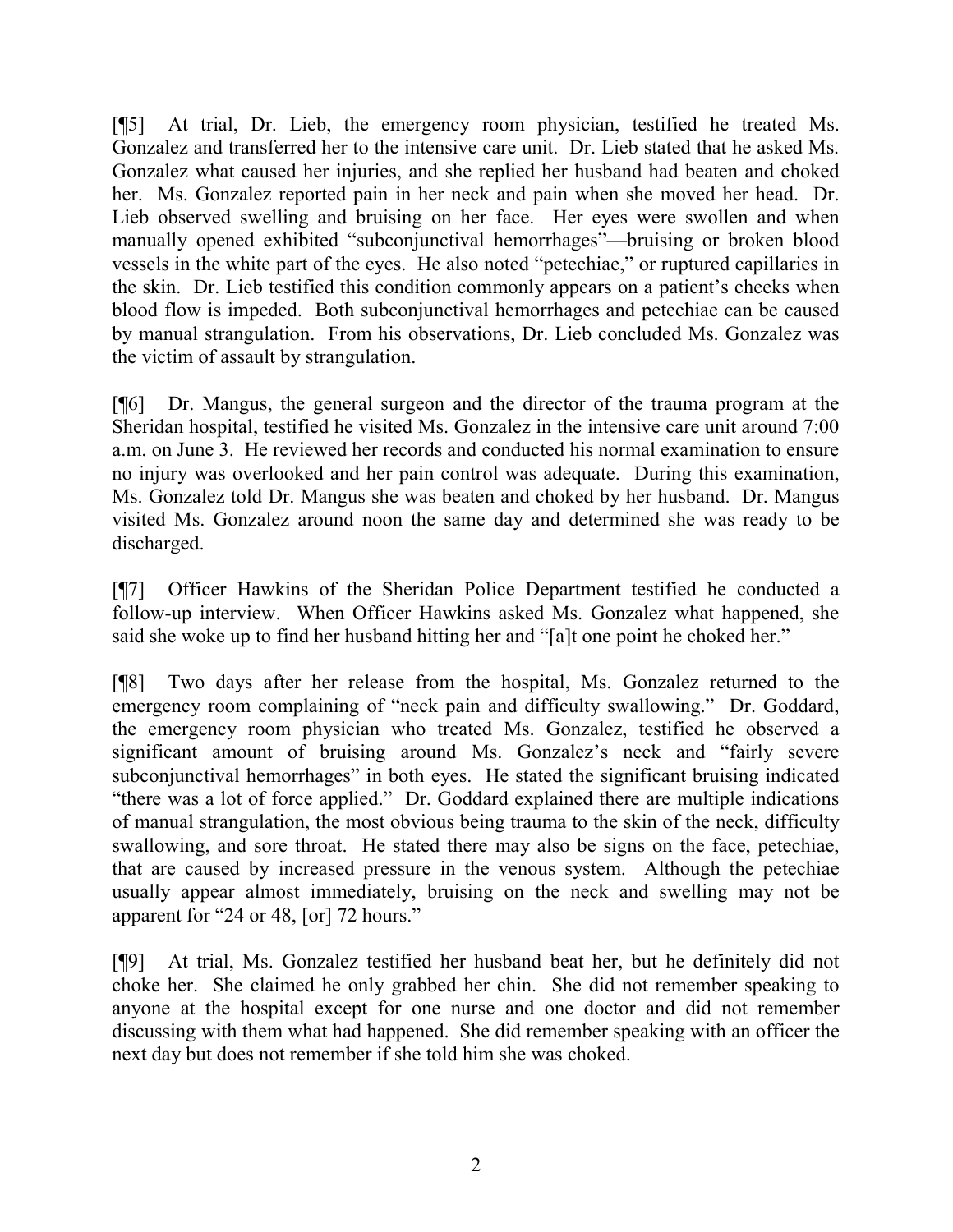[¶10] The jury found Mr. Gonzalez-Chavarria guilty of both Strangulation of a Household Member and Domestic Battery. The district court sentenced him to not less than two years and not more than three years on Count I, and on Count II, a six-month prison sentence to run concurrently with the sentence in Count I. Mr. Gonzalez-Chavarria timely appealed.

## **DISCUSSION**

I. Did the district court err when it did not give a limiting instruction if Dr. Mangus's testimony was admitted for impeachment purposes only or, in the alternative, did the district court err in admitting the testimony for substantive purposes?

## A. Standard of Review

[¶11] Mr. Gonzalez-Chavarria argues the district court erred in allowing Dr. Mangus's testimony to be admitted for the truth of his assertions because the district court had already ruled the testimony would be allowed solely for the purposes of impeachment. "We review rulings on the admissibility of evidence for an abuse of discretion." Bittleston v. State, 2019 WY 64, ¶ 39, 442 P.3d 1287, 1297 (Wyo. 2019); Farrow v. State, 2019 WY 30, ¶ 52, 437 P.3d 809, 823 (Wyo. 2019). We defer to a trial court's determination and will not disturb the ruling if there is a legitimate basis for it. Bittleston, ¶ 39, 442 P.3d at 1297; Farrow, ¶ 52, 437 P.3d at 823. To determine whether there is an abuse of discretion, we consider "whether the court could reasonably conclude as it did, and whether it acted in an arbitrary and capricious manner." Moser v. State, 2018 WY 12, ¶ 40, 409 P.3d 1236, 1248 (Wyo. 2018) (quoting Triplett v. State, 2017 WY 148, ¶ 23, 406 P.3d 1257, 1262 (Wyo. 2017)).

## B. Procedural History

[¶12] Prior to trial, the State subpoenaed Ms. Gonzalez's treating physicians to testify at trial. While Ms. Gonzalez initially signed the hospital's release for her medical records, she later revoked it. This led to motions to quash the subpoenas. The district court held a hearing on the motions, reviewed the files in camera, and ruled the Hospital Records Act did not prevent disclosure. The parties believed that most or all of the records had been provided before Ms. Gonzalez revoked her release, except the State had not received the records regarding her follow-up treatment.

[¶13] On the second day of trial, outside the presence of the jury, defense counsel objected to allowing Dr. Mangus's testimony because no records or treatment narratives had been provided. The State also had not received any records authored by Dr. Mangus. The prosecutor had recently interviewed Dr. Mangus, and according to the prosecutor, it was clear that Dr. Mangus was discussing his personal recollection of his treatment and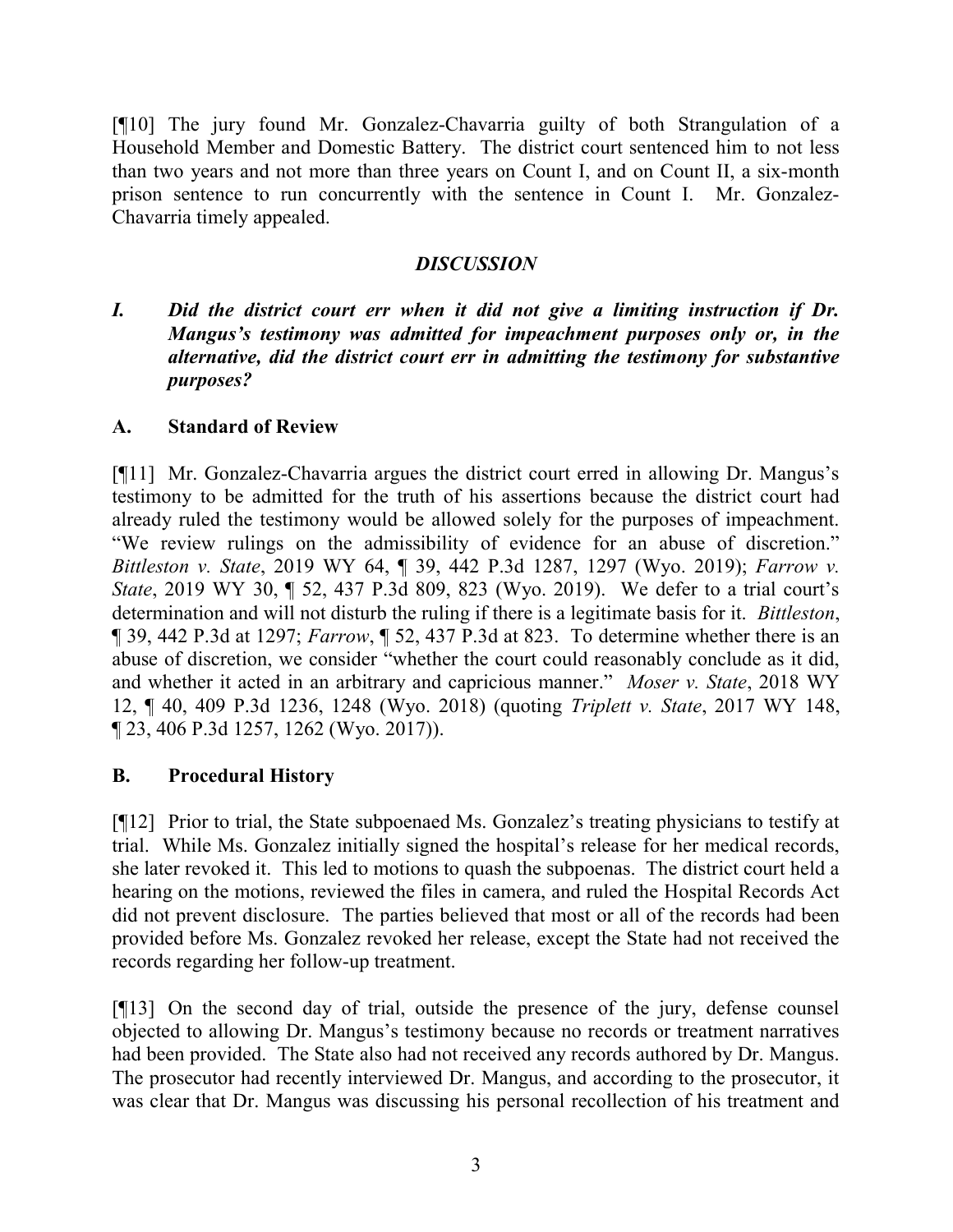that Ms. Gonzalez told him she had been choked. The prosecutor had asked Dr. Mangus to bring any personal notes with him to court that morning that might refresh his recollection.

[¶14] The district court then questioned Dr. Mangus regarding the records he had in his possession. Dr. Mangus stated he brought in two notes. One was his "history and physical" which included his initial examination, assessment, and plan for Ms. Gonzalez. The second was his progress notes made after he saw her later in the day. The notes were provided to defense counsel who verified that the hospital had not produced these records. The prosecutor advised the district court that he intended to question Dr. Mangus on the hospital examination, the symptoms he observed, whether these symptoms were likely the result of strangulation, and whether Ms. Gonzalez told Dr. Mangus her husband choked her. After defense counsel raised his objections, the district court stated:

> All right. I'm going to limit this witness's testimony solely to impeachment of Helen Gonzalez with respect to any statements she may have made that she was choked or strangled . . . . I'm not going to allow his expert testimony with respect to other medical issues and examination.

> I'll allow some foundation . . . that he's a doctor, here's the context in which he received that statement from Ms. Gonzalez, but that's the limiting amount that I'm going to allow the State to call this witness to testify.

[¶15] Counsel were then given time to look at the records before Dr. Mangus would testify. Prior to reconvening the jury, the parties again met with the district court to discuss Dr. Mangus's testimony. Defense counsel objected to Dr. Mangus's testimony on the basis it would not reflect his personal knowledge. The court stated it would not allow testimony unless it was based on personal knowledge, and the prosecutor must lay the foundation. Defense counsel asked, "And the context that the [c]ourt is allowing, based on my understanding, is that it's impeachment testimony for prior inconsistent statements?" The court responded, "Well, . . . it may or may not be both in impeachment testimony and substantive testimony. There may be a hearsay exception, but the basis is for impeachment at this point in time."

[¶16] Defense counsel renewed his objection to any substantive testimony from Dr. Mangus and requested, if the testimony was admitted for impeachment, the district court provide a limiting instruction. The prosecutor explained that he planned to lay the foundation for the medical diagnosis or treatment exception to the inadmissibility of hearsay evidence under W.R.E. Rule 803(4). The district court stated: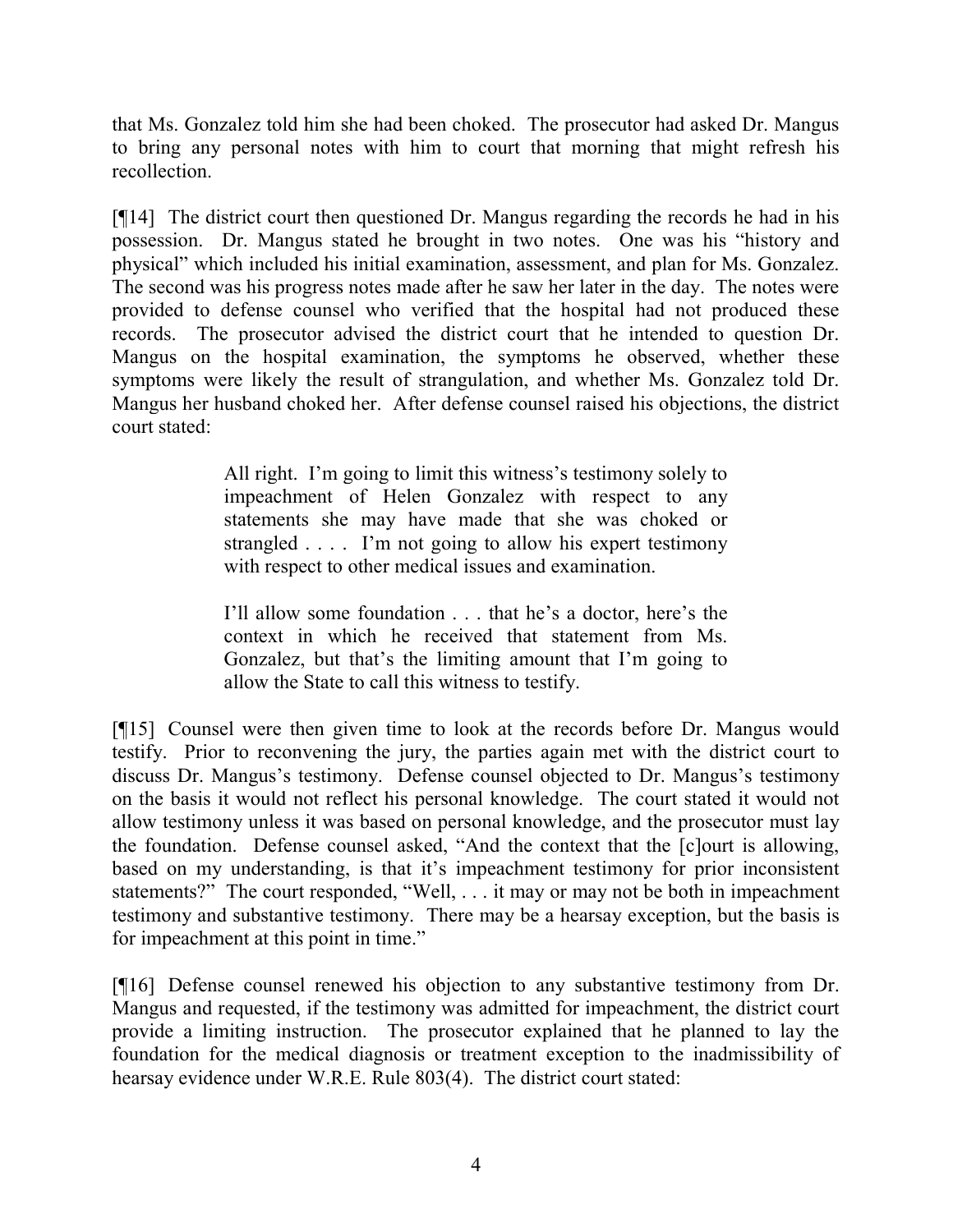I'm just going to have to wait and see what occurs. It may well be admitted for impeachment purposes and the truth of the matter asserted. With respect to that second component, if it fits hearsay exception. And I'll be listening carefully for that hearsay exception in the foundation. And if you don't think it's there, make whatever record or objection you want, [defense counsel], but you know what I'm going to be listening for.

The jury returned to the courtroom and Dr. Mangus testified. After eliciting Dr. Mangus's qualifications and the steps leading to his examination of Ms. Gonzalez, the prosecutor asked, "what did she tell you?" Defense counsel objected on hearsay grounds. The district court overruled the objection. Defense counsel did not renew his request for a limiting instruction.

## C. Discussion

[¶17] Mr. Gonzalez-Chavarria argues, if we find the district court admitted Dr. Mangus's testimony for "multiple purposes," the district court erroneously contradicted its clear ruling that the testimony was allowed for impeachment purposes only. Mr. Gonzalez-Chavarria recognizes "that a district court judge [can] reconsider an evidentiary ruling," but contends the district court's original ruling became the "law of the case" which could not be changed absent a clear statement the ruling was altered, or upon a motion for reconsideration, and an opportunity to respond. He submits "defense counsel was under the understanding that the court was allowing the testimony solely for impeachment purposes." According to Mr. Gonzalez-Chavarria, the district court's failure to clarify its ruling denied him due process. We disagree.

[¶18] Generally, the law-of-the-case doctrine provides that a court's ruling applying the law should continue to govern the same issues throughout each stage of the case. Bean v. State, 2016 WY 48, ¶ 61, 373 P.3d 372, 391 (Wyo. 2016); see also Brown v. State, 953 P.2d 1170, 1174 (Wyo. 1998). "The doctrine expresses the practice of courts generally to refuse to reopen what has been decided, but it does not limit [courts'] power." Bean, ¶ 61, 373 P.3d at 391 (citation and quotation marks omitted). "The doctrine of the law of the case, therefore, does not foreclose a trial court from reconsidering issues in a case previously decided by the same court." Brown, 953 P.2d at 1175. The law-of-the-case doctrine is not applicable here.

[¶19] "[A] trial judge has broad discretion on evidentiary rulings because this type of decision turns upon the evidence as developed during the course of a trial." Id. In this case, Dr. Mangus's testimony was initially limited to impeachment in response to the failure to supply the medical records prior to trial. After hearing further argument immediately following this limitation, the district court informed defense counsel that this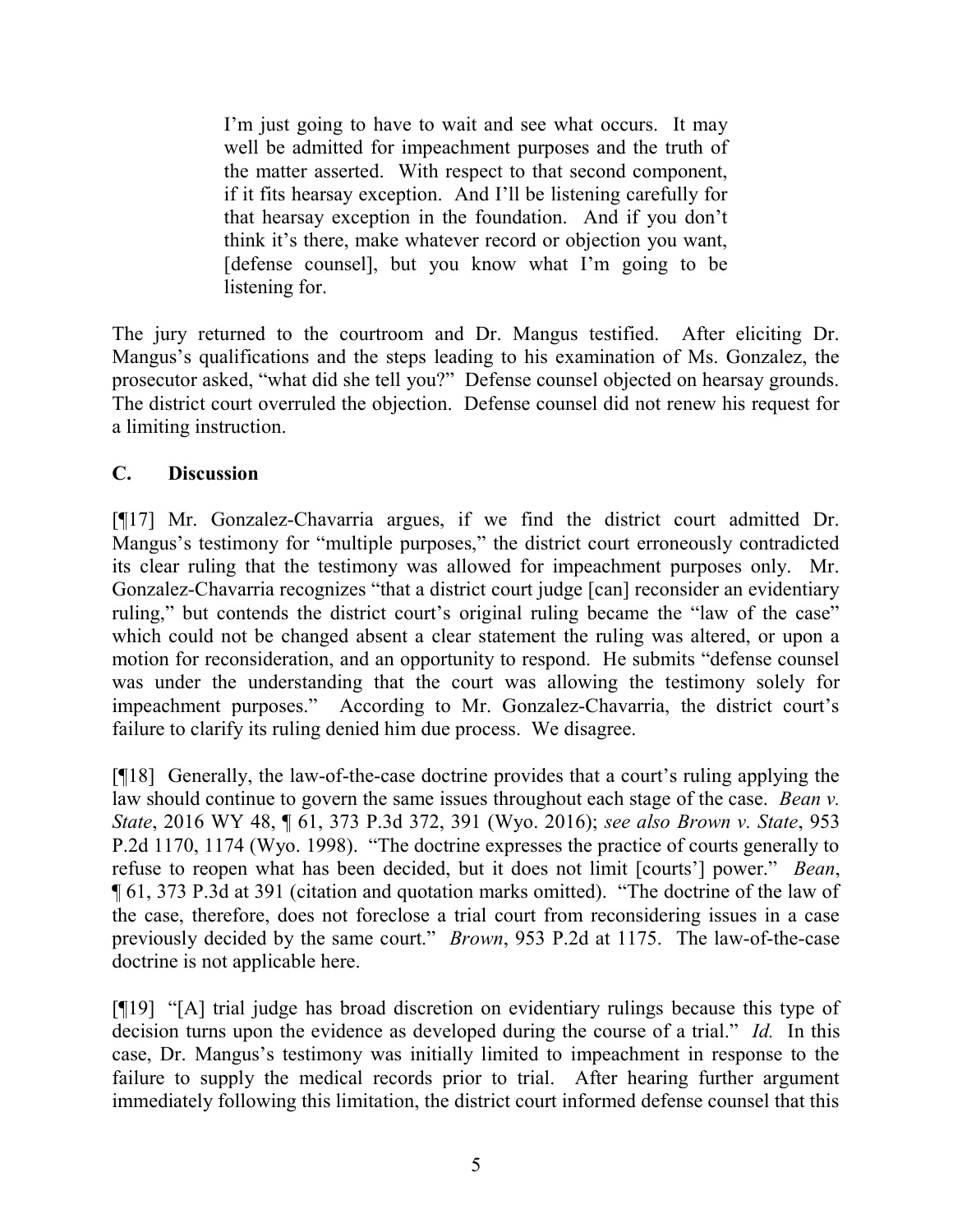testimony would be admitted substantively if the prosecutor established a hearsay exception. The court told defense counsel that, if he thought the foundation was inadequate, he should object. The court had not made a definitive ruling applying the law. The prosecutor established the foundation for Dr. Mangus's testimony under the W.R.E. Rule 803(4) exception to hearsay for statements made for purposes of medical diagnosis or treatment.<sup>1</sup> Defense counsel objected. The district court overruled the objection, thus admitting the testimony for the truth of the matter asserted. No limiting instruction was necessary.

[¶20] Assuming the district court's statement limiting Dr. Mangus's testimony was in fact a ruling, Mr. Gonzalez-Chavarria cannot establish the admission was prejudicial. "An error is deemed prejudicial when there is a reasonable probability that, in the absence of the improper evidence, the verdict would have been more favorable to the appellant." Swett v. State, 2018 WY 144, ¶ 12, 431 P.3d 1135, 1140 (Wyo. 2018) (citation omitted). Here, Dr. Mangus's testimony that Ms. Gonzalez told him that her husband choked her was but one of four instances where witnesses testified that she said the same thing. Dr. Lieb, Dr. Goddard, and Officer Hawkins all testified Ms. Gonzalez told them her husband had choked her. Dr. Mangus did not testify regarding his medical opinion on the injuries he observed or the cause of those injuries. There is no reasonable probability that, without Dr. Mangus's testimony, the verdict would have been more favorable to Mr. Gonzalez-Chavarria.

## II. Was the evidence sufficient to support the jury's finding that Mr. Gonzalez-Chavarria caused bodily injury by impeding Ms. Gonzalez's normal circulation of blood?

[¶21] Mr. Gonzalez-Chavarria concedes the evidence was sufficient to show bodily injury through blunt force trauma. He contends, however, the evidence was insufficient to prove beyond a reasonable doubt he caused bodily injury by impeding the normal blood circulation, an element of strangulation.

# A. Standard of Review

 $\overline{a}$ 

<sup>&</sup>lt;sup>1</sup> We discussed W.R.E. 803(4) foundation in Schmidt:

Foundation for a Rule 803(4) statement looks to: 1) the declarant's motive in making the statement, which must be consistent with the purposes of promoting treatment [or diagnosis]; and 2) the content of the statement, which must be such as is reasonably relied on by a physician in treatment or diagnosis.

Schmidt v. State, 2017 WY 101,  $\parallel$  27, 401 P.3d 868, 878 (Wyo. 2017) (citations and quotation marks omitted).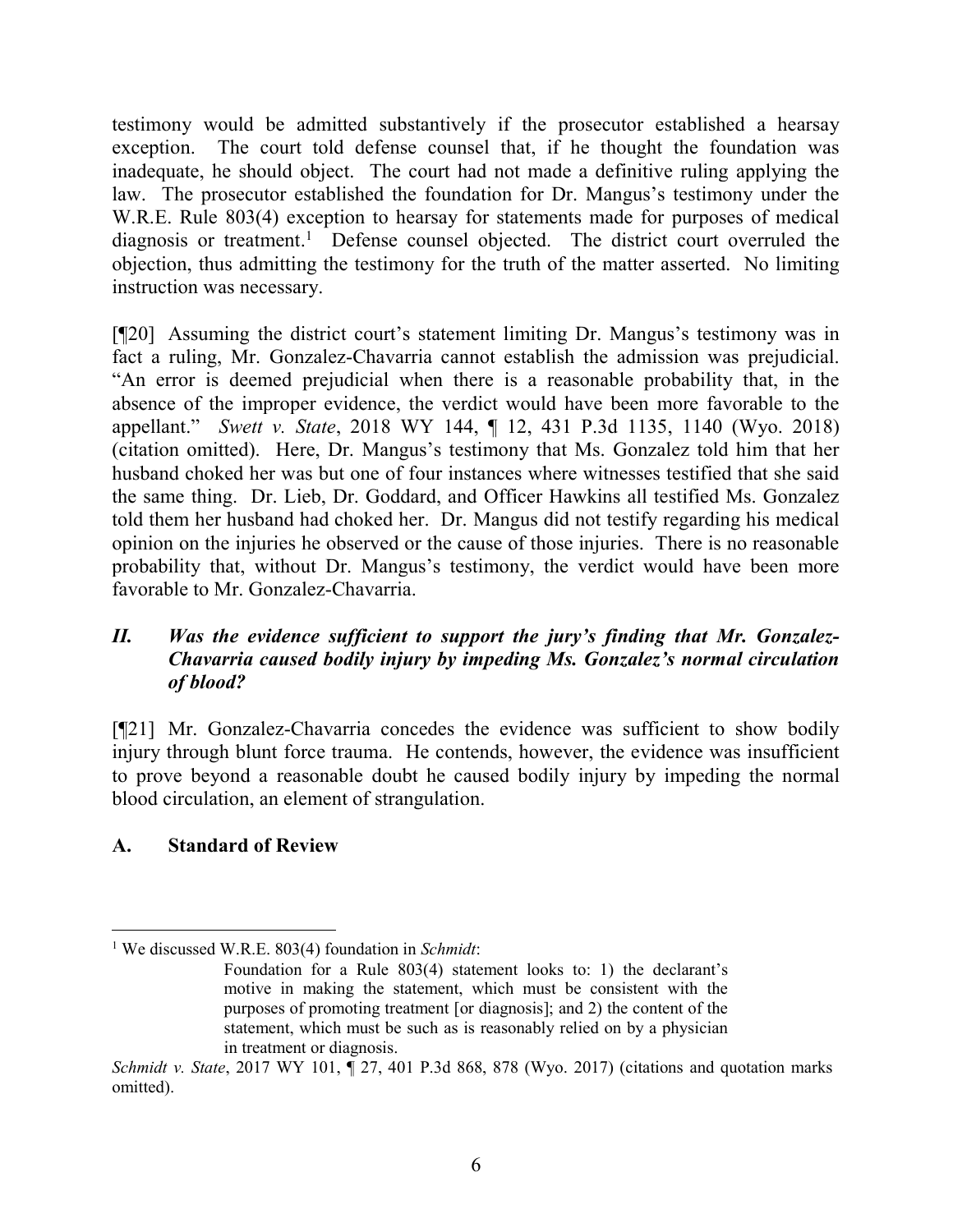[¶22] "[When] reviewing a sufficiency of the evidence claim, we decide whether any rational trier of fact could have found that the essential elements of a charged crime were proven beyond a reasonable doubt on the evidence presented." Bittleston, ¶ 17, 442 P.3d at 1292 (citation and internal quotation marks omitted). "In doing so, we assume that the State's evidence is true, disregard any evidence favoring the defendant, and give the State the benefit of every favorable inference that may reasonably be drawn from the evidence." *Id.* (citation omitted).

## B. Discussion

[¶23] The State charged Mr. Gonzalez-Chavarria with strangulation in violation of Wyo. Stat. Ann. § 6-2-509(a)(i):

## § 6-2-509. Strangulation of a household member; penalty.

(a) A person is guilty of strangulation of a household member if he intentionally and knowingly or recklessly causes or attempts to cause bodily injury to a household member by impeding the normal breathing or circulation of blood by:

(i) Applying pressure on the throat or neck of the household member[.]

Wyo. Stat. Ann. § 6-2-509(a)(i) (LexisNexis 2019). Wyo. Stat. Ann. § 6-1-104 defines "[b]odily injury" as: "(A) A cut, abrasion, burn or temporary disfigurement; (B) Physical pain; or (C) Impairment of the function of a bodily member, organ or mental faculty." Wyo. Stat. Ann. § 6-1-104(a)(i)(A)–(C) (LexisNexis 2019). Mr. Gonzalez-Chavarria maintains there was insufficient evidence to support the conclusion that pressure was applied to Ms. Gonzalez's throat or neck and the conclusion that any bodily injury was caused by impeding breathing or circulation.

[ $[$ 24] In *Davis v. State*, the defendant was convicted under Wyo. Stat. Ann.  $\S$  6-2- $509(a)(i)$  and argued the evidence was insufficient to support the conclusion he had caused "bodily injury." Davis v. State, 2017 WY 147, ¶ 27, 406 P.3d 1233, 1239 (Wyo. 2017). Like Mr. Gonzalez-Chavarria, Mr. Davis's "argument focuse[d] primarily on the trial testimony of [his wife]" wherein "she never testified at trial that Appellant impeded her breathing." Id. ¶ 28, 406 P.3d at 1240. Mr. Davis also claimed there was insufficient evidence to establish any bodily injury stating, "The only bodily injury that the evidence suggested may have been caused by impeding the normal breathing or circulation of blood by applying pressure on the throat or neck was the petechiae, and that [p]etechiae do not appear to fit within the definition of bodily injury." Id. ¶ 29, 406 P.3d at 1240 (internal quotation marks omitted). We disagreed.